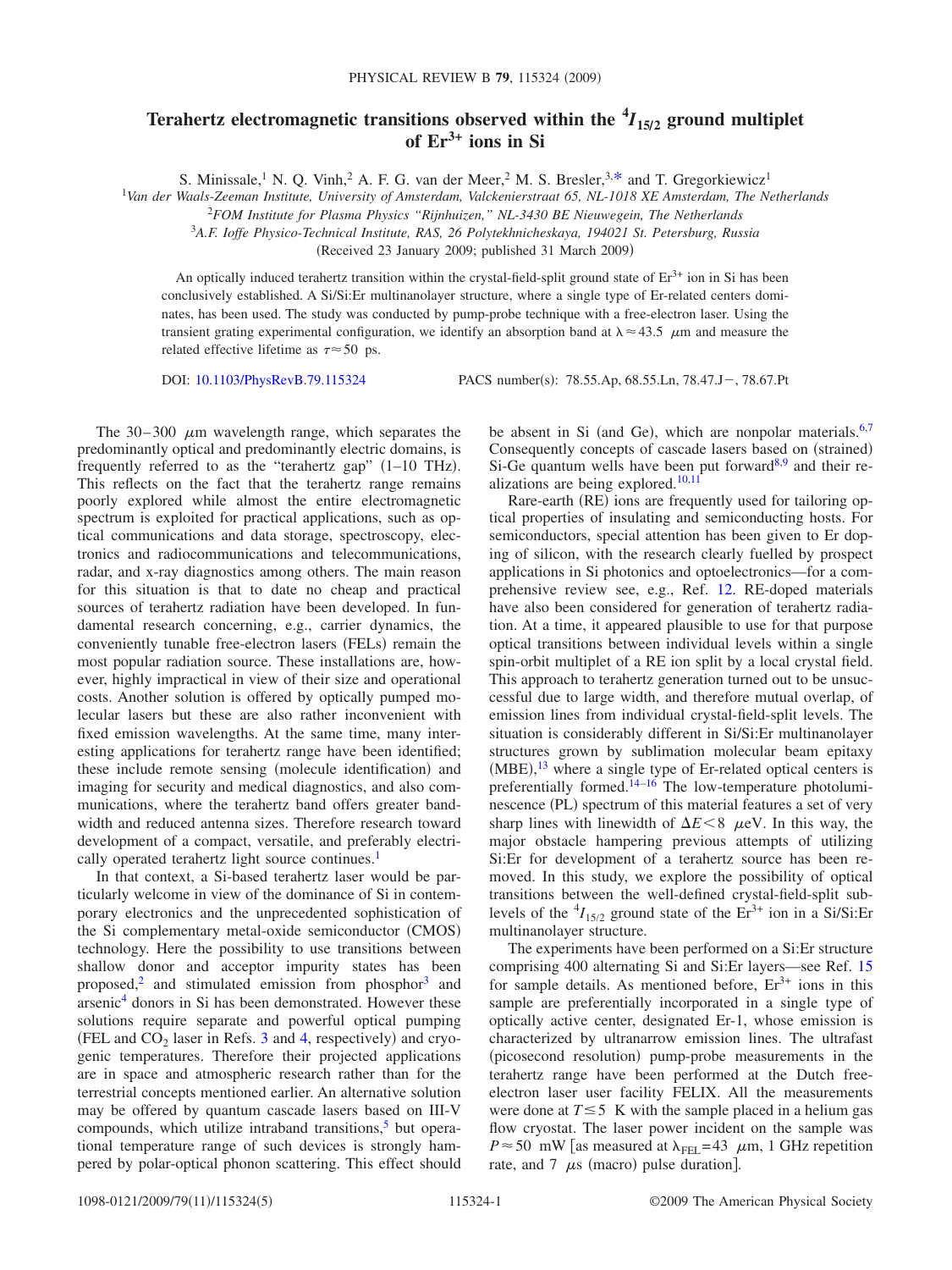<span id="page-1-0"></span>

FIG. 1. (Color online) Schematic of the energy-level scheme for the ground and the first-excited states of the Er-1 center. Gray zones indicate energy range where additional thus far unidentified levels should be located. Transitions observed in PL are shown by solid arrows. Dotted arrows indicate possible terahertz transitions within the ground-state multiplet; in red (dark gray), the  $\lambda \approx 43$   $\mu$ m transition investigated in the current study is shown.

In the past, we have precisely determined the crystalfield-induced splitting between sublevels of the ground state of the Er-1 center.<sup>15</sup> This is illustrated in Fig. [1,](#page-1-0) where also the most prominent PL transitions used to establish this energetic scheme are indicated. On this basis, the wavelengths of the possible terahertz transitions can be predicted. Identification of the  $\lambda \approx 43$   $\mu$ m transition between the levels of the  $^{4}I_{15/2}$  ground state of an  $Er^{3+}$  ion—indicated in Fig. [1—](#page-1-0)is the main subject of this report.

As an initial task, we carried out Fourier transform infrared (FTIR) absorption measurements on our sample in order to demonstrate the presence of a linear absorption band at the  $\lambda \approx 43$   $\mu$ m wavelength of the predicted transition. Unfortunately, no absorption signal has been detected, while the reliability of the experiment was assured by observation of an absorption signal of  $\approx 30\%$  and  $\approx 65\%$ , respectively, for the two boron-related transitions at 40.8 and 35.9  $\mu$ m. In order to explain the negative result, we note that only  $\sim$  1–1.5  $\mu$ m of the total thickness of the sample contains Er, with a concentration of  $[Er]=2\times10^{18}$  cm<sup>-3</sup>, while B is present with a concentration of  $[B]=2.7\times10^{15}$  cm<sup>-3</sup> in the  $\sim$  500- $\mu$ m-thick substrate on which the Si/Si:Er structure is grown. This implies that the areal density of Er  $(N_{\text{Er}} \approx 3 \times 10^{14} \text{ cm}^{-2})$  is of the same order as that of B  $(N_B \approx 1.3 \times 10^{14} \text{ cm}^{-2})$ . At the same time, however, two further corrections have to be taken into account: (i) the Er transition is forbidden for parity reasons and its probability is  $10^2 - 10^3$  times lower when compared to that of B and (ii) not all Er dopants present in the sample will form the Er-1 center and participate in the predicted absorption. $17$  Combining these facts, we can expect the absorption by B to be considerably  $(\sim 2 - 3$  orders of magnitude) stronger than by Er. By inspecting the recorded linear absorption spectrum, we conclude that any Er-related absorption, if present, would be below the background noise level and therefore impossible to detect under conditions of the experiment. Therefore we conclude that the lack of Er-related absorption band in the

<span id="page-1-1"></span>

FIG. 2. (Color online) Result of the pump-probe measurement at  $\lambda_{\text{FEL}}$  = 43.5  $\mu$ m in transient grating configuration. A clear absorption band with a time constant of  $\tau_1 \approx 52$  ps can be seen, superimposed on slowly decaying ( $\tau_2 \approx 2$  ns) background, possibly of thermal origin. In the inset the interference pattern created on the sample by the split pump beam is shown. The fringe separation  $\Lambda$ depends on the wavelength and the angle between the pump beams  $\theta$ :  $\Lambda = \lambda/2 \sin(\theta/2)$ .

FTIR spectrum cannot be seen as a decisive argument against the existence of the investigated transition.

Consequently, we performed pump-probe experiments in the  $\lambda = 43$   $\mu$ m range of the expected transition. In these measurements, an additional parameter appears—the lifetime of the participating excited state. As mentioned before, for Er we are dealing with a forbidden transition, while for B the optical transitions are allowed. However in both cases recombination transition probabilities are likely to be dominated by nonradiative processes, as phonon scattering will prevail over photon emission. On the other hand, we can expect a considerable difference of the Huang-Rhys factor for B and Er, resulting in different coupling to lattice phonons. The experiment has been performed in the *transient grating* configuration. In this case, the FEL beam is split into three parts by two polymer beam splitters (PP and Mylar): two "pump" beams (having wave vectors  $\mathbf{k}_1$  and  $\mathbf{k}_2$ ) and a "probe" beam, having wave vector  $\mathbf{k}_3$ —see inset of Fig. [2.](#page-1-1) The two pump beams are spatially and temporally overlapped on the sample. Using a small angle of incidence for the two pump beams and moving the sample up and down, the grating can be "inserted" into the structure. In that way the part of the sample closer to the surface can be selected, thus reducing the substrate contribution and giving advantage to the Er-doped top layer. Consequently, the Errelated contribution relative to that of boron could be more pronounced than in case of direct absorption. If the FEL is resonant with an absorption transition available in the sample, then the resulting excitation is spatially modulated across the overlap region, resulting in a population grating. The weaker beam  $\mathbf{k}_3$ , spatially overlapped but time delayed, is then Bragg diffracted off this grating into a phase-matched signal direction  $(\mathbf{k}_s = \mathbf{k}_1 - \mathbf{k}_2 + \mathbf{k}_3)$ . By scanning the time delay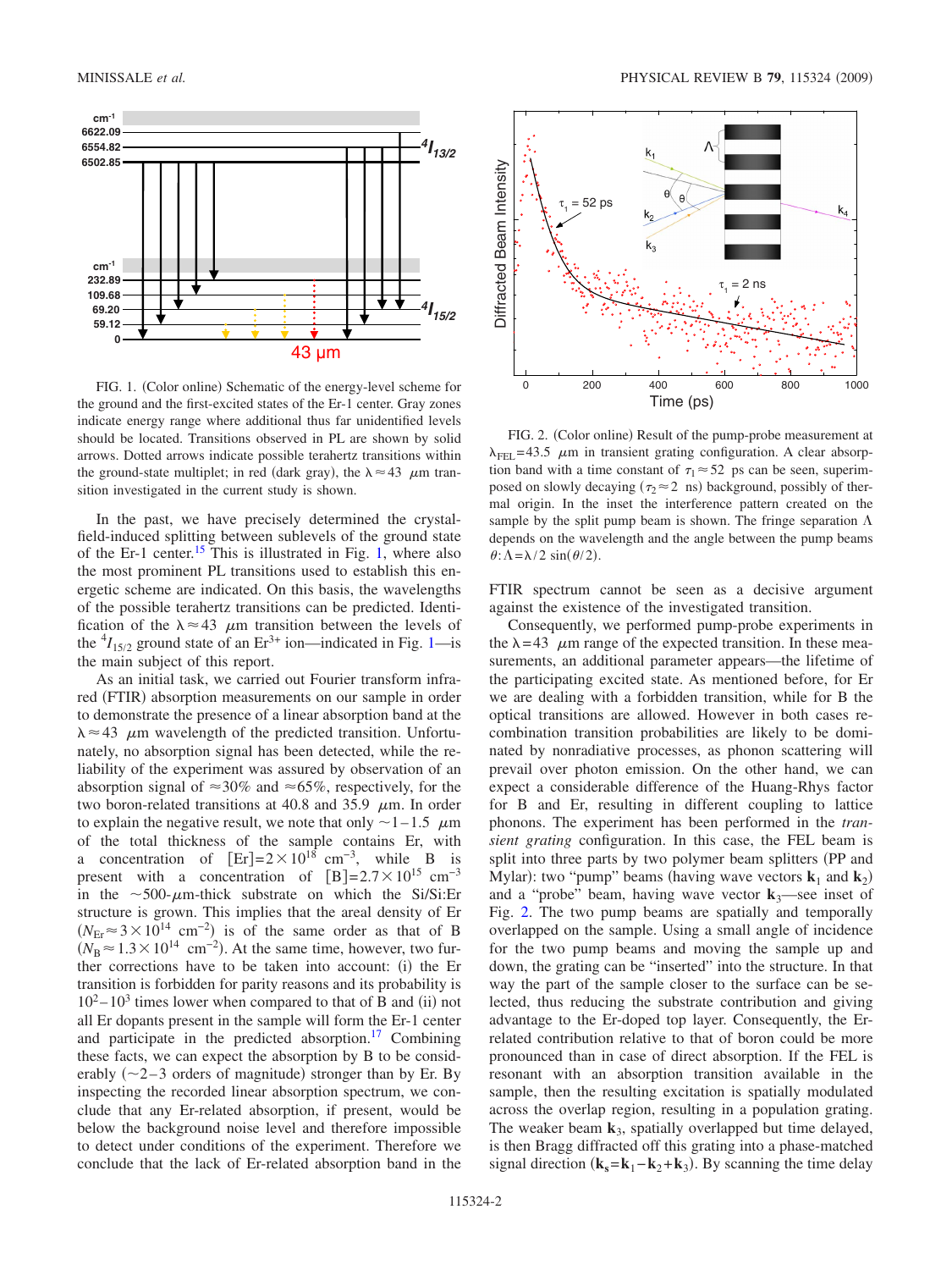<span id="page-2-0"></span>

FIG. 3. (Color online) Comparison of the transmission signal experimentally measured off and on resonance at 42.5 (black stars) and  $43.5 \mu m$  (red spheres), respectively. Solid lines correspond to decay time constants of 10 and 50 ps. In the inset, wavelength dependence of the time constant dominating the decay of absorption detected in the pump-probe experiment is shown (standard threebeam configuration).

 $\Delta t$  of the probe pulse with respect to the pump pulses, the amplitude of the population grating can be measured as a function of time. The grating decays as  $\exp(-2t/\tau)$ , where  $\tau$ corresponds to the time constant characteristic of the absorption transition generating the grating. In that way, the lifetime of the excited state can be measured. The transient grating technique has the important advantage of being practically background free; the diffracted signal appears only when the grating is formed due to absorption in the structure.<sup>18</sup> In that way the appearance of any additional signals, not directly related to the investigated absorption, is avoided.

The pump-probe experiments performed in the transient grating configuration at the FEL wavelength of  $\lambda = 43.5$   $\mu$ m revealed a clear absorption feature, as depicted in Fig. [2.](#page-1-1) From this measurement, the relevant decay time constant of  $\tau = 50 \pm 5$  ps was concluded. The slower,  $\tau_2 \approx 2$  ns component observed simultaneously, represents most probably the heating effect, commonly seen in that configuration.<sup>19</sup> Measurements performed at other wavelengths in that range (at  $0.5 \mu m$  steps, not shown) yielded no absorption signal, thus evidencing the resonant character of the detected band.

The resonant aspect of the identified absorption band was further investigated in detail in a standard pump-probe refer-ence configuration (see, e.g., Ref. [20](#page-3-20) for experimental de-tails). The results are shown in Fig. [3.](#page-2-0) In the main panel, the (normalized) traces for two wavelengths of  $\lambda = 43.5$  and 42.5  $\mu$ m, i.e., "on" and "off" resonance, are compared. For  $\lambda = 43.5$   $\mu$ m, the previously identified absorption band with  $\tau$  (50  $\pm$  5 ps) can again be seen. In that case, however, it appears superimposed on a faster decaying signal, characterized by a time constant of  $\tau_F \approx 10$  ps. In the inset of Fig. [3,](#page-2-0) we show the wavelength dependence of the time constant dominating the absorption. As can be seen, the slow 52 ps component is indeed resonant, centered around  $\lambda \approx 43.5$   $\mu$ m. A similar measurement performed on a B-doped Er-free sample did not reveal any resonances in that wavelength range. Consequently, we identify it with the expected ground-state transition of  $Er<sup>3+</sup>$ . The origin of this fast component, which appeared in the whole investigated wavelength range and which was absent in the transient grating configuration, is not clear at this point and will not be considered further. For comparison, as for the FTIR absorption, we performed a similar experiment for the B-related band at  $\lambda = 40.8$   $\mu$ m. A clear absorption with the characteristic decay time of  $\tau \approx 70$  ps (Ref. [21](#page-3-21)) has been observed. The amplitude of the B-related signal was approximately 50 times larger than that measured at  $\lambda = 43.5$   $\mu$ m. This implies that the 43.5  $\mu$ m band represents absorption of approximately 0.5%, too small to be disclosed in the FTIR measurement.

From the above presented experimental evidence we conclude that an optical transition within the  $^{4}I_{15/2}$  ground state of the  $Er^{3+}$  ion involved in the Er-1 center has been observed. We will now address the origin of the determined time constant. The theory of interaction of RE ions with lattice vibrations has been considered in the past. The lifetime of the upper (doublet) level is determined by spontaneous phonon emission,

$$
\tau_p^{-1} = \frac{1}{\pi \hbar \rho \nu^2} \Phi_{mm'} \frac{\omega^3}{\nu^3},\tag{1}
$$

<span id="page-2-1"></span>where  $\omega$  is the frequency of the emitted phonon, given by the energy difference  $\Delta E$  between the two states involved in the transition  $\hbar \omega = \Delta E$ . The matrix element of the RE ionphonon interaction is determined by the matrix elements of Stevens operators,

$$
\Phi_{mm'} = 3 \sum_{n,M} \left( \chi_n A_n^M \right)^2 \left| \langle Jm | \hat{O}_n^M | Jm' \rangle \right|^2. \tag{2}
$$

The constants  $A_n^M = g_n^M A_n^0$  play the same role as deformation potentials in the theory of semiconductors—see Ref. [22](#page-3-22) for the notation. Using also the values of the relevant quantities given in this reference, we can estimate the lifetime of the  $Er<sup>3+</sup>$  ion in the upper state of the ground multiplet as  $\tau_p \approx 12 \times 10^{-12}$  s (where we have used the sound velocity averaged over three acoustic branches  $v \approx 6 \times 10^5$  cm/s). We have included only the transitions from the upperdoublet-to-the-lowest-doublet state, since, as can be concluded from Eq.  $(1)$  $(1)$  $(1)$ , the probabilities of the transitions to the closer doublets diminish as a cube of energy difference. We see that in spite of the very crude treatise, our result is of the same order as the experimental value of 50 ps.

The radiative lifetime for the transition from the upper to the lower doublet level is given by

$$
\tau_{sp}^{-1} = \frac{e^2 \overline{n} d_{12}^2 \omega^3}{3 \pi \epsilon_0 \hbar c^3},\tag{3}
$$

<span id="page-2-2"></span>where now  $\omega$  is the frequency of the emitted photon (again given by the energy difference  $\Delta E$ ),  $\bar{n}$  is the refractive index, *c* is the light velocity,  $\epsilon_0$  is the dielectric constant of vacuum,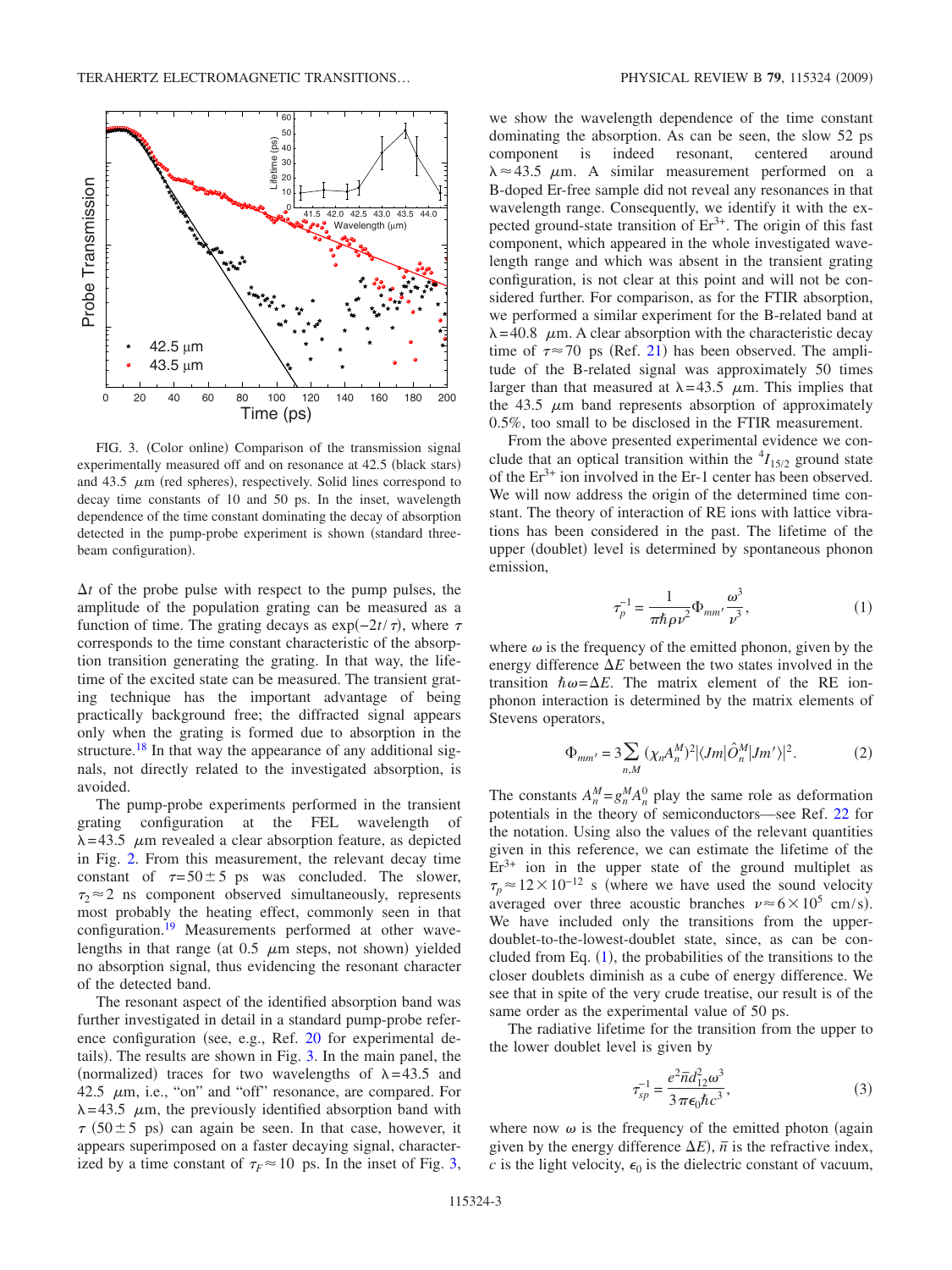and  $d_{12}$  is the dipole matrix element. We remark that the factor  $\omega^3$  $\omega^3$  in Eq. (3) appears since the emission rate is proportional to the photon density of states  $({\sim} \omega^2)$  but also to the square of the electric field of emitted light, i.e., to the photon stream  $({\sim}\omega)$ —see, e.g., Ref. [23.](#page-4-0) Since the nonzero probability values for the  $f - f^{\dagger}$  radiation transitions are obtained only due to the admixture of *d* states to the *f* states of an  $Er^{3+}$  ion, we can expect that the matrix elements are of the same order of magnitude for  ${}^4I_{13/2} \rightarrow {}^4I_{15/2}$  transition and within the  ${}^4I_{15/2}$ multiplet. Therefore, the difference in the radiation lifetimes for these transitions should be determined mainly by the photon density of states, i.e., by the cube of the ratio of the corresponding energies (equal to  $\sim$ 30). Consequently, assuming  $\sim$  10 ms lifetime for the <sup>4</sup>*I*<sub>13/2</sub> excited state of Er<sup>3+</sup>, the radiative lifetime of the upper-doublet-to-lower-doublet transition can be estimated as  $\tau_s \approx 10^{-2} \times 2.7 \times 10^4$  = 270 s. These estimates rule out the possibility of the experimentally measured lifetime being the radiative one; consequently, we identify it as being due to the nonradiative multiphonon recombination.

It is interesting to compare the current findings with the previously mentioned work on impurity level recombination of shallow dopants in silicon. In that case the relation between nonradiative and radiative recombination time constants is important. For Si:P, where realization of stimulated emission has been reported, $3$  the nonradiative recombination lifetime of  $\sim$ 200 ps has recently been measured.<sup>24</sup> This value is in good agreement with the present finding. As for the radiative recombination, the exact value for P is not known, and values of up to  $10^{-3}$  s have been reported.<sup>25</sup> These values are considerably shorter than our estimate for Er, since the  $1s \rightarrow 2p$  optical transition of P is allowed. On the other hand, the *f* character of electronic functions involved in the Er transition could bring the advantage of a smaller linewidth; to this end we note that the width of the  $2p_0$  absorption band for Si:P (in an isotopically pure <sup>28</sup>Si sample) has been established as  $\Delta E = 4.2 \mu\text{eV}^{26}$  while for the Er transition only the upper limit of  $\Delta E < 8$   $\mu$ eV is known at present, and a much smaller value of the linewidth can be expected.

In summary, the presented results conclusively identify an optically induced transition within the  $^{4}I_{15/2}$  ground state of an  $Er^{3+}$  ion in Si/Si:Er multinanolayer structure. The transition is observed in absorption at  $\lambda \approx 43.5$   $\mu$ m. At a liquidhelium temperature, the relevant relaxation lifetime is determined as  $\tau \approx 50$  ps. We argue that this value reflects a nonradiative multiphonon recombination process. While past investigations of Si: Er have concerned the  $1.5$   $\mu$ m band relevant for telecommunications, the current result demonstrates that the nanoengineered Si:Er could also be relevant for the terahertz range. One attractive possibility could be to develop and explore plasmonic waveguides based on Si/ Si:Er multinanolayers and in that way enhance the radiative recombination of  $Er^{3+}$  ions,<sup>27</sup> but for practical applications also ways to decrease nonradiative recombinations should be designed.

This work is part of the research program of the Stichting voor Fundamenteel Onderzoek der Materie-FOM financially supported by NWO. We also gratefully acknowledge the financial support of the European Research Office, support of FOM in providing FELIX beamtimes, and skillful assistance from FELIX staff. The SMBE-grown multinanolayer structure used in this study was kindly provided by Z. Krasil'nik from the Institute for Physics of Microstructures, RAS under Dutch-Russian collaboration program sponsored by NWO.

\*Deceased.

- <sup>1</sup>A. Borak, Science **308**, 638 (2005).
- <span id="page-3-1"></span><span id="page-3-0"></span> ${}^{2}E$ . E. Orlova, R. Ch. Zhukavin, S. G. Pavlov, and V. N. Shastin, Phys. Status Solidi B 210, 859 (1998).
- <span id="page-3-3"></span><span id="page-3-2"></span>3S. G. Pavlov, H. W. Hubers, J. N. Hovenier, T. O. Klaassen, D. A. Carder, P. J. Phillips, B. Redlich, H. Riemann, R. K. Zhukavin, and V. N. Shastin, Phys. Rev. Lett. **96**, 037404  $(2006).$
- <sup>4</sup>H.-W. Hübers *et al.*, Appl. Phys. Lett. **84**, 3600 (2004).
- <span id="page-3-4"></span><sup>5</sup> R. Köhler *et al.*, Nature (London) **417**, 156 (2002).
- <span id="page-3-5"></span><sup>6</sup>P. Murzyn *et al.*, Appl. Phys. Lett. **80**, 1456 (2002).
- <sup>7</sup>M. Califano *et al.*, Phys. Rev. B **75**, 045338 (2007).
- <span id="page-3-7"></span><span id="page-3-6"></span>8L. Friedman, R. A. Soref, and G. Sun, J. Appl. Phys. **83**, 3480  $(1998).$
- <span id="page-3-8"></span><sup>9</sup> R. A. Soref and G. Sun, Appl. Phys. Lett. **79**, 3639 (2001).
- <sup>10</sup> S. A. Lynch *et al.*, Appl. Phys. Lett. **81**, 1543 (2002).
- <span id="page-3-10"></span><span id="page-3-9"></span><sup>11</sup> A. De Rossi, M. Carras, and D. J. Paul, IEEE J. Quantum Electron. **42**, 1233 (2006).
- <span id="page-3-11"></span><sup>12</sup> A. J. Kenyon, Semicond. Sci. Technol. **20**, R65 (2005).
- <sup>13</sup> V. P. Kuznetsov *et al.*, Phys. Status Solidi A **127**, 371 (1991).
- <span id="page-3-14"></span><span id="page-3-13"></span><span id="page-3-12"></span>14N. Q. Vinh, H. Przybylińska, Z. F. Krasil'nik, and T. Gregorkiewicz, Phys. Rev. Lett. 90, 066401 (2003).
- 15N. Q. Vinh, H. Przybylińska, Z. F. Krasil'nik, and T. Gregorkiewicz, Phys. Rev. B **70**, 115332 (2004).
- <span id="page-3-16"></span><sup>16</sup> I. Izeddin, M. A. J. Klik, N. Q. Vinh, M. S. Bresler, and T. Gregorkiewicz, Phys. Rev. Lett. 99, 077401 (2007).
- <span id="page-3-17"></span><span id="page-3-15"></span> $17$  We point out that the number of Er dopants participating in the absorption band investigated here is likely to be (substantially) higher than the so-called "optically active" (Ref. [28](#page-4-5)) part  $[2-25\%$  for the investigated structure (Ref. [29](#page-4-6))].
- <span id="page-3-18"></span>18The transient grating will also appear due to the change in the refractive index, as a follow up of nonresonant effects involving virtual transitions. These, however, will exist only when the electromagnetic field is present, and therefore will reflect temporal characteristics of the laser pulse responsible for the generation of the transient grating.
- 19C. Högemann, M. Pauchard, and E. Vauthey, Rev. Sci. Instrum. 67, 3449 (1996).
- <span id="page-3-19"></span>20K. K. Kohli, G. Davies, N. Q. Vinh, D. West, S. K. Estreicher, T. Gregorkiewicz, I. Izeddin, and K. M. Itoh, Phys. Rev. Lett. **96**, 225503 (2006).
- <span id="page-3-20"></span> $^{21}$  N. Q. Vinh (unpublished).
- <span id="page-3-22"></span><span id="page-3-21"></span>22R. C. Mikkelson and H. J. Stapleton, Phys. Rev. **140**, A1968  $(1965).$